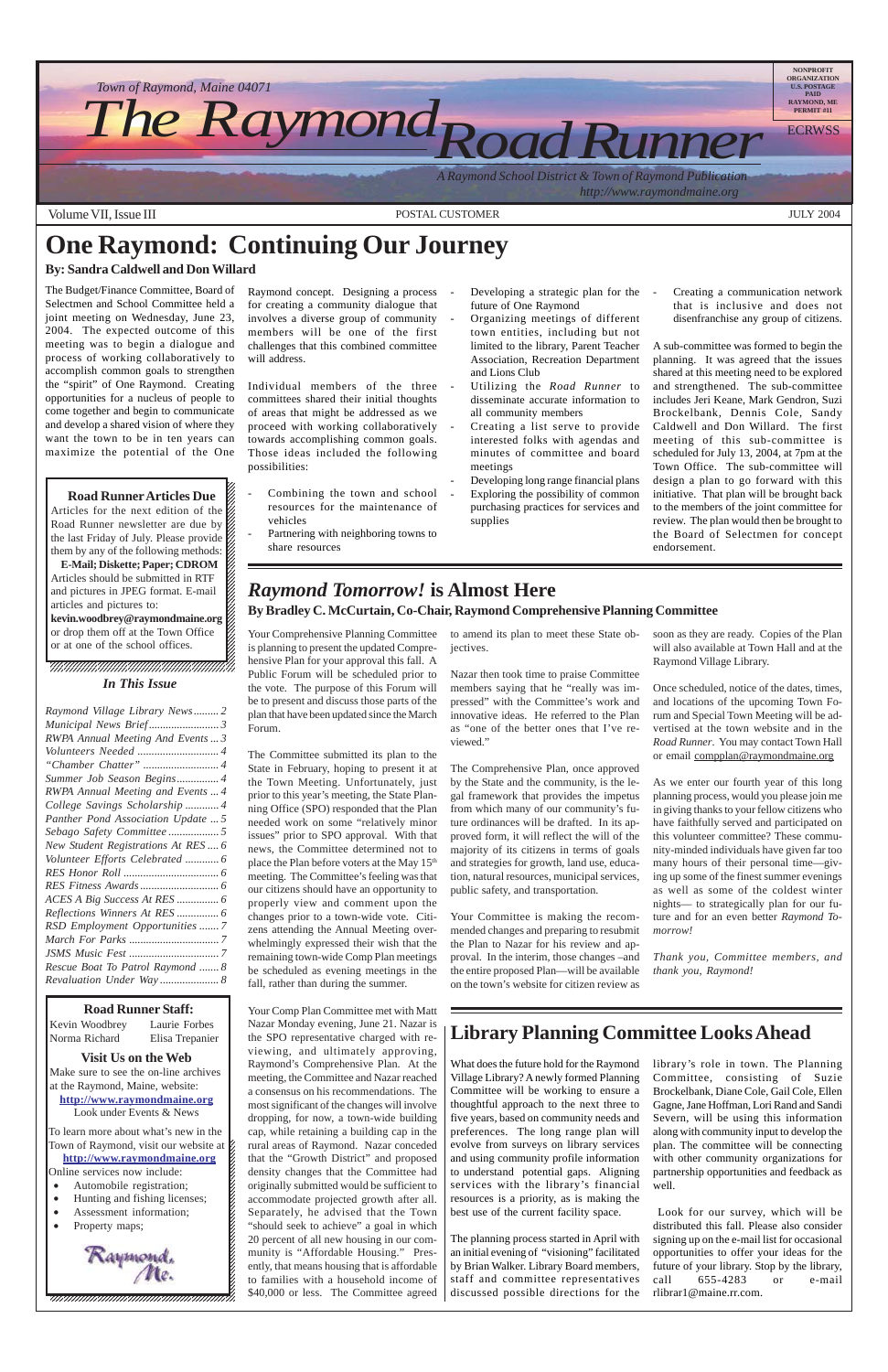| July/August 2004<br><b>Events and Meeting Schedule</b>                                                                            |                                                                                                                                              |                                             |                                                                                                                   |                                                                                                                                     |                                             |                                                        |  |
|-----------------------------------------------------------------------------------------------------------------------------------|----------------------------------------------------------------------------------------------------------------------------------------------|---------------------------------------------|-------------------------------------------------------------------------------------------------------------------|-------------------------------------------------------------------------------------------------------------------------------------|---------------------------------------------|--------------------------------------------------------|--|
| <b>SUNDAY</b>                                                                                                                     | <b>MONDAY</b>                                                                                                                                | <b>TUESDAY</b>                              | <b>WEDNESDAY</b>                                                                                                  | <b>THURSDAY</b>                                                                                                                     | <b>FRIDAY</b>                               | <b>SATURDAY</b>                                        |  |
| FB=Fire Barn<br><b>JS=Jordan-Small</b><br><b>KC=Kokatosi Campgnd</b><br><b>PS=Public Safety Bldg.</b><br>RE=Raymond<br>Elementary | <b>SG=Sheri Gagnon</b><br>TG=Town Garage RT85<br><b>TH=Town Hall</b><br><b>VL</b> =Village Library<br>VC=Village Church<br>VT=Village Tennis |                                             |                                                                                                                   | 1<br><b>TOWN OFFICE</b><br><b>CLOSED</b>                                                                                            | $\overline{\mathbf{2}}$                     | $\mathbf{3}$<br><b>TOWN OFFICE</b><br><b>CLOSED</b>    |  |
| $\overline{\mathbf{4}}$<br><b>Independence Day</b>                                                                                | 5<br>10:00AM VL<br>Babytime                                                                                                                  | 6<br><b>7:00PM TH</b><br>Selectmen Meeting  | $\overline{\mathbf{z}}$<br><b>10:00AM VL</b><br>Toddlertime<br>10:45AM VL<br>Preschool Storytime                  | 8                                                                                                                                   | 9                                           | 10                                                     |  |
| 11                                                                                                                                | 12<br>10:00AM VL<br>Babytime                                                                                                                 | 13                                          | 14<br>10:00AM VL<br>Toddlertime<br>10:45AM VL<br>Preschool Storytime<br>7:00PMTH<br><b>Planning Board Meeting</b> | 15                                                                                                                                  | 16                                          | 17                                                     |  |
| 18<br>9:00AM-7:00PM VL<br>Summer Book Sale<br><b>Begins</b>                                                                       | 19<br>10:00AM VL<br>Babytime<br>7:00PM VL<br>Raymond-Casco<br><b>Historical Society</b>                                                      | 20<br><b>7:00PM TH</b><br>Selectmen Meeting | 21<br>10:00AM VL<br>Toddlertime<br>10:45AM VL<br>Preschool Storytime<br><b>7:00PM VL</b><br><b>Library Board</b>  | 22<br>5:00-7:00PM Naples<br><b>Marina</b><br>Chamber of Commerce<br>After Hours Gathering<br>7:00PM TH<br><b>Cemetery Committee</b> | 23                                          | 24                                                     |  |
| 25                                                                                                                                | 26<br>10:00AM VL<br>Babytime<br>7:00PM TH<br>Zoning Board of Appeals                                                                         | 27                                          | 28<br>10:00AM VL<br>Toddlertime<br>10:45AM VL<br>Preschool Storytime                                              | 29                                                                                                                                  | 30<br><b>Road Runner</b><br><b>Deadline</b> | 31                                                     |  |
| $\mathbf 1$                                                                                                                       | $\overline{2}$<br>10:00AM VL<br>Babytime                                                                                                     | 3<br>7:00PM TH<br>Selectmen Meeting         | 4<br>10:00AM VL<br>Toddlertime<br>10:45AM VL<br>Preschool Storytime                                               | 5                                                                                                                                   | $6\phantom{1}6$                             | $\overline{7}$<br>9:00AM-1:00PM<br>Hazardous Waste Day |  |

### **Raymond Village Library News**

**The library will be closed July 4, celebrating Independence Day**. We wish everyone a safe and fun weekend.

**The Reading Group** will meet Wednesday, July 28, at 7 pm at the library. Members and guests are asked to read any selection by the author Alice Hoffman for discussion.

**The Annual Book Sale** begins on Sunday, July 18, from 9am to 7pm. The sale will continue into August at regular library hours, which are Sunday, Monday and Wednesday from 10am to 7pm. There will also be books on tape, videos and jigsaw puzzles for sale.

- Unneeded household hazardous waste in sealed containers (use original containers when possible).
- Paints, stains, & varnishes
- Solvents, thinners & strippers
- Adhesives, glues, resins
- Waste fuels (kerosene, gasoline)
- Engine degreaser, brake fluid
- Moth balls
- Poisons, insecticides, weed killers
- Wood preservatives
- Hobby supplies, artist supplies
- Photo chemicals, chemistry sets
- Cleaners, spot removers
- Swimming pool chemicals
- Dry cell batteries
- Aerosol cans
- Pesticides/fertilizers
- Ni-Cad batteries
- Hearing aid (button) batteries
- Driveway sealers

Donations of gently used items listed above are accepted at the library throughout the year. We look forward to seeing the library's many supporters at this sale.

**The Summer Reading Program, "**Turn Back the Pages of Time," begins July 3 and ends August 16. This is an annual event that is much anticipated, and this year's subject matter, ancient Egypt and Greece, provides many unusual activities.

- Infectious & biological waste
- Fire extinguishers
- Ammunition, fireworks, explosives
- Prescription medicines & syringes
- Commercial or industrial waste
- Radioactive waste
- Asbestos
- Tires (Bulky Waste Facility)
- Latex paint (dry cans go to Bulky Waste Facility)
- Cylinders (gas)
- Motor oil (goes to Bulky Waste Facility)

**The Annual Silent Art Auction** begins on Sunday, June 27, and the art pieces will be exhibited at the library until the final bidding on August 8. The new method of "Buy It Now" enables the immediate purchase of a picture for a set price, or a person can write their bid in the bid book at the library and visit the library to update their bids as necessary. The pictures, as in previous years, are beautiful and varied, offering something for everyone's taste.

A Mystery picture is selected which will bring with it a generous gift certificate to the Montebello Restaurant, a newly opened upscale restaurant in Raymond featuring excellent Italian cuisine.

If you have visited art galleries recently, you will realize that these framed, original works of art are available to you for an extraordinarily low price.

## **HAZARDOUS WASTE DAY SATURDAY, AUGUST 7, 2004 9AM TO 1PM RAYMOND ELEMENTARY SCHOOL 434 Webbs Mills Road (Rt. 85)**

Once again Clean Harbors will be at Raymond Elementary School to collect Hazardous Waste from residents of Raymond, Casco, Naples, and Frye Island.

Raymond residents will be charged a fee to help defray the expense of disposal, and it will be conducted first come, first served. For Raymond residents we will stop the event when the budget is exhausted**. This event will be held rain or shine.**

#### **What you can bring:**

- Antifreeze
- PCB contaminated RCRA Materials
- Propane tanks, grill size (cost will be \$20 each)

#### **What not to bring:**

#### **To ensure safety, please:**

- Tighten caps and lids, leaving materials in original labeled containers
- Pack containers in sturdy upright boxes and pad with newspaper.
- Sort and pack separately: paint, pesticides, household cleaners.
- NEVER MIX CHEMICALS!
- Pack your vehicle and go directly to the site.
- NEVER SMOKE while handling hazardous materials.

• **Do not place waste in a garbage bag.**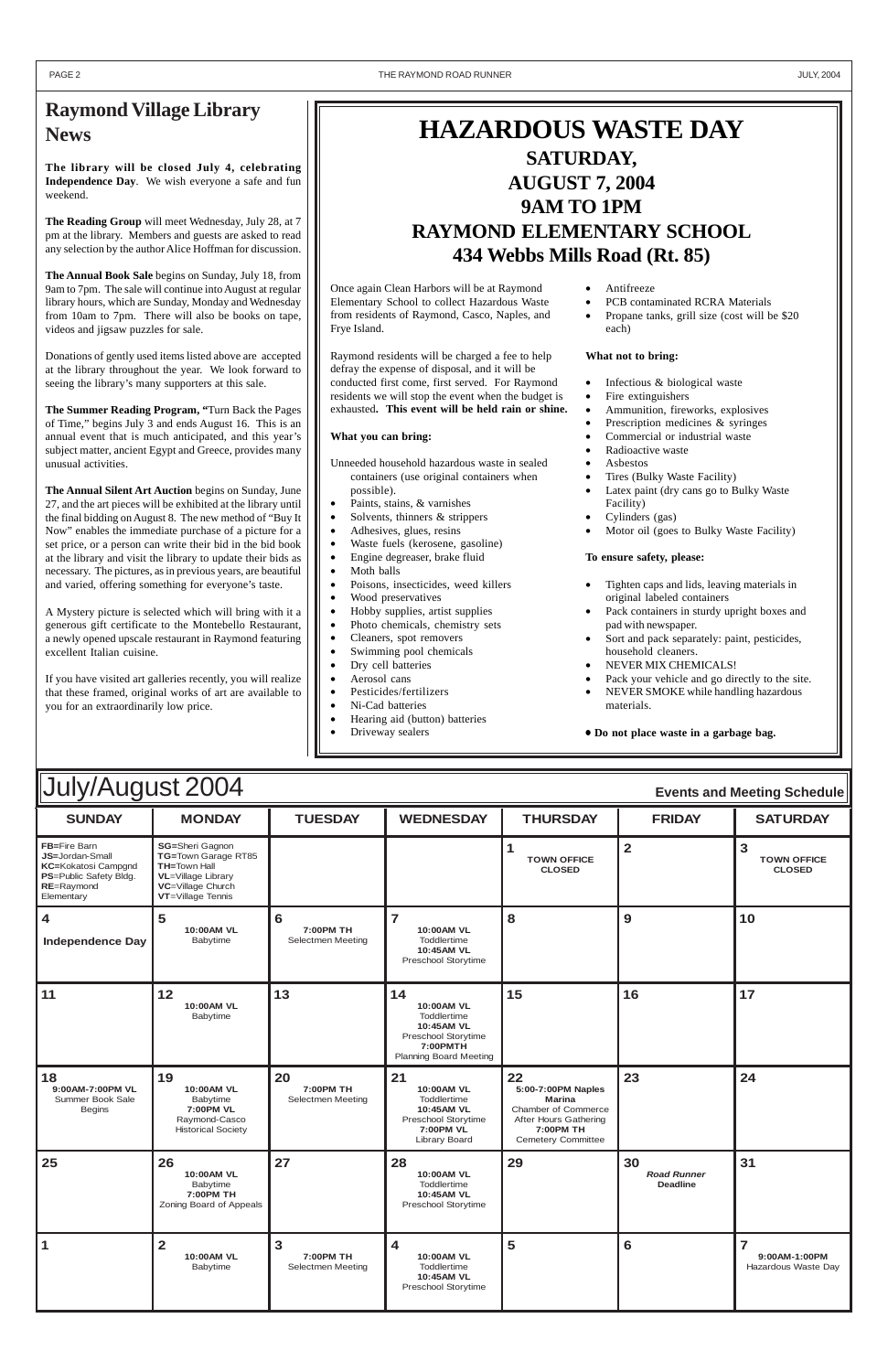### **Municipal News Brief**

### **By: Don Willard, Town Manager**

The Raymond Board of Selectmen considered the following issues in June.

- 1. Approved a new street name: Alton Drive located off Mountain Road – renamed Homestead Lane. This action was taken to eliminate confusion for 911 operators with the already existing Altman Drive.
- 2. Met with Viola Avenue area residents and gravel pit owner to discuss hours of operation and off hours closure. The outcome of this discussion was an agreement by the parties to meet and find a mutually satisfactory resolution to the outstanding concerns.
- 3. Approved 2003 supplemental property tax assessment #4 for Map 70, Lot 4, 15 Hollister Point Road, for \$6,665.48 to reflect a \$375,000 increase in value.
- 4. Adopted 2004/2005 Certified Ratio. Annually the State completes a sales analysis to calculate the Town's ratio of assessed value to market sales data. Assessors' Agent Amanda Simpson recommended a certified ratio of 78% which is the highest allowable ratio taking into account a 10% factor over the State calculated ratio of 71%.
- 5. Egypt Road Landfill Update. Woodard & Curran Consulting Engineers have begun evaluation work with the installation of rotary wells for collection and testing of ground water. The Town received a DEP Grant to pay 90% of the Phase I program costs.
- 6. Revaluation Project Update. Data collection has commenced by Vision Appraisal after Town Meeting. Detailed information about data collectors and the process of the revaluation has appeared in the June *Raymond Road Runner* and is on the Town's website at www.raymondmaine.org. All data collectors will have photo identification and a letter of authorization from the Town.
- 7. Appointed Nelson Henry to the Planning Board.
- 8. Adopted several auditor-recommended financial policies in order to standardize and document existing management practices and procedures.
- 9. Communications and other business:
	- a. Raymond Elementary School March for Parks Campaign. The children at Raymond Elementary conducted another successful fundraising effort and presented the Town Manager with a check in the amount of \$1,160, which will be utilized for improvements at Sheri Gagnon Park.
	- b. Dog Owners Notice. Signage was posted at Sheri Gagnon Park advising dog owners that pets must be leashed at all times and feces removed for sanitary purposes.
	- c. Primary Election and Referendum vote June 8, 2004 – Jordan-Small Middle School - Polls open 7am – 8 pm.
- d. Request for joint meeting of Selectmen and Budget Finance Committee. A joint meeting was scheduled between the Selectmen, Budget/Finance Committee and School Committee to discuss strategies for future financial planning and establishing shared goals aimed toward working together more closely. A keystone to the effort is to develop future budgetary proposals that address the Town's needs in the most efficient manner while bringing into focus the diverse service expectations of the community.
- 10. Speed zoning requests made to the State of Maine were approved for Plains Road, reducing the limit from 45 mph to 40 mph, and establishing an official limit on Mill Street of 25 mph and 35 mph. The Public Works Department will install new speed regulatory signage in the near future.
- 11. Reviewed and authorized the Treasurer's Warrant dated June 1st in the amount of \$78,596.13.
- 12. Community Endowment Wayne Holmquist discussed the possibility of establishing a non-profit organization endowment fund. Mr. Holmquist is seeking sponsors to help initiate the fund, which would benefit local non-profit organizations and serve as an entity to facilitate the joint investment of monies as well as acquisition of grants to benefit these organizations.
- 13. Computer Needs Assessment -The Technology Committee made a recommendation that a needs assessment is no longer an urgent priority given that the Network Administrator position was approved by annual Town Meeting. The Technology Committee will continue to address both the overall strategic technology plan and assess current and future needs.
- 14. Consideration of Request for Proposal (RFP) for Pavement Management Update. Public Works Director Nathan White was authorized to seek competitive proposals for the provision of a comprehensive pavement management study to determine the current state of repair of all publicly owned roadways in Raymond. At the completion of this study, which is expected by September 2004, data will exist to help prioritize the proceeds of the \$950,000 road improvement bond issue approved at this year's annual Town Meeting. An appropriation of \$75,134 was authorized to be taken from surplus and replenished after the issuance of the bond this fall to facilitate summer road maintenance and construction activities during the present construction season.
- 15. Consideration of Request for Bids for Fire Apparatus with an elevated boom and waterway. Fire Chief Denis Morse received approval to issue a request for bids to purchase a new or demonstrator fire apparatus as authorized by Town Meeting. The Board of Selectmen approved a detailed truck outline including vehicle specifications, required warrantees, and service support. A bid award is

expected to be made at the July 6, 2004, Board of Selectmen meeting in an amount not to exceed \$400,000.

- 16. Appointed Mary Picavet to the Zoning Board of Appeals.
- 17. Comprehensive Plan Committee Appointment. Mark Gendron was appointed to the Comprehensive Plan Committee as a Selectmen representative.
- 18. The Board of Selectmen agreed to share costs equally with the Raymond School Department for professional audit services related to inquiries about utilization of fund balance (surplus) and teachers' summer salaries.
- 19. Communications and other business:
	- a. The Town Manager reported on the successful meeting held on June 1<sup>st</sup> at the Public Safety Building regarding the establishment of a public/private partnership to promote boating safety on Sebago Lake. The group, Sebago Water Safety Watch, is seeking interested citizens to participate and contribute to future activities.
	- b. The joint meeting of the Budget/Finance Committee, Selectmen, and School Committee was scheduled for June 23, 2004, at 7pm at the Town Office.
	- c. The Town Manager reported that the June issue of the Road Runner was published with a combination of donated funds remaining from the May issue and a donation by each of the Selectmen of their monthly stipend. Future Roadrunner publishing costs are a part of the 04-05 FY School budget.
	- d. The Town Manager provided a preliminary fiscal report outlining the Town's financial position with approximately two weeks to go in the fiscal year. The budget was approximately 93% expended with revenues at 96.6% collected.
	- e. Chairman McDermott read a thank you note for the Collins-Day Scholarship from Bill Yates.
	- f. The Board of Selectmen expressed their congratulations and best wishes to this year's high school graduates.
	- g. Discussed the establishment of a protocol for selectmen-initiated requests and general meeting conduct. It was noted that the School Department has a handout explaining the School Committee meeting process. The Town Manager and Town Clerk will draft a similar document for the Town of Raymond.
- 20. Reviewed and authorized the June 15th Treasurer's Warrant in the amount of \$145,263.23.

The Town of Raymond encourages public participation at all meetings. If you would like to obtain additional information regarding meeting schedules, please contact the Town Office at 655-6994 or visit Raymond's website at www.raymondmaine.org.

## **RWPA Annual Meeting and Events**

By: Noralee Raymond, Executive Director, Raymond Waterways Protective Association

#### **Annual Meeting July 18th, 1-3pm at the Public Safety Building**

The month of June has been busy for Raymond Waterways. Our 2004 Lake Rangers have spent many hours educating boaters at the ramps. In June we had three boats come out of Sebago Lake with variable milfoil fragments attached. It is essential we continue to educate boaters to check their boats, trailers, anchors and tackle before launching and when exiting all lakes. We have also been letting people know where colonies are established in Sebago so that they can avoid those areas. Our rangers will continue their presence at the ramps in July.

We had a very successful Plant Identification Workshop on June 22nd with 45 people attending. To ensure we do not have any invasive plants in Raymond's lakes, RWPA staff and volunteers will complete plant surveys on all of the lakes in early August.

**Upcoming Annual Meeting - Sunday, July 18th, 1-3 pm at the Public Safety Building**

We hope to see everyone at the upcoming RWPA Annual Meeting. We are sure you will be interested in learning about what's going on in Raymond's lakes. We plan to present the results of our 2004 Lakes Ranger Program including our efforts at the boat ramps doing inspections, milfoil remediation projects, and conservation projects this summer. We hope to see you there!



**Cruising the Buffers - Saturday, August 7th, 9-11am** Join friends and neighbors for a fun, educational boat ride around Thomas Pond. See the shoreline and learn how to enhance your property. Learn how to protect the lake while beautifying your property and increasing the value of your lot. This educational cruise is part of the Thomas Pond Conservation Project and will showcase many of the completed projects around the lake. One boat will leave from the Common Beach on Watkins Shore Road, and the other boat will leave from 79 Thomas Pond Terrace. To register call Betty Williams at the Cumberland County Soil and Water Conservation District at 856-2777 or e-mail betty-williams@me.nacdnet.org.

**Continued on page 4** *June 22nd Plant Identification Workshop*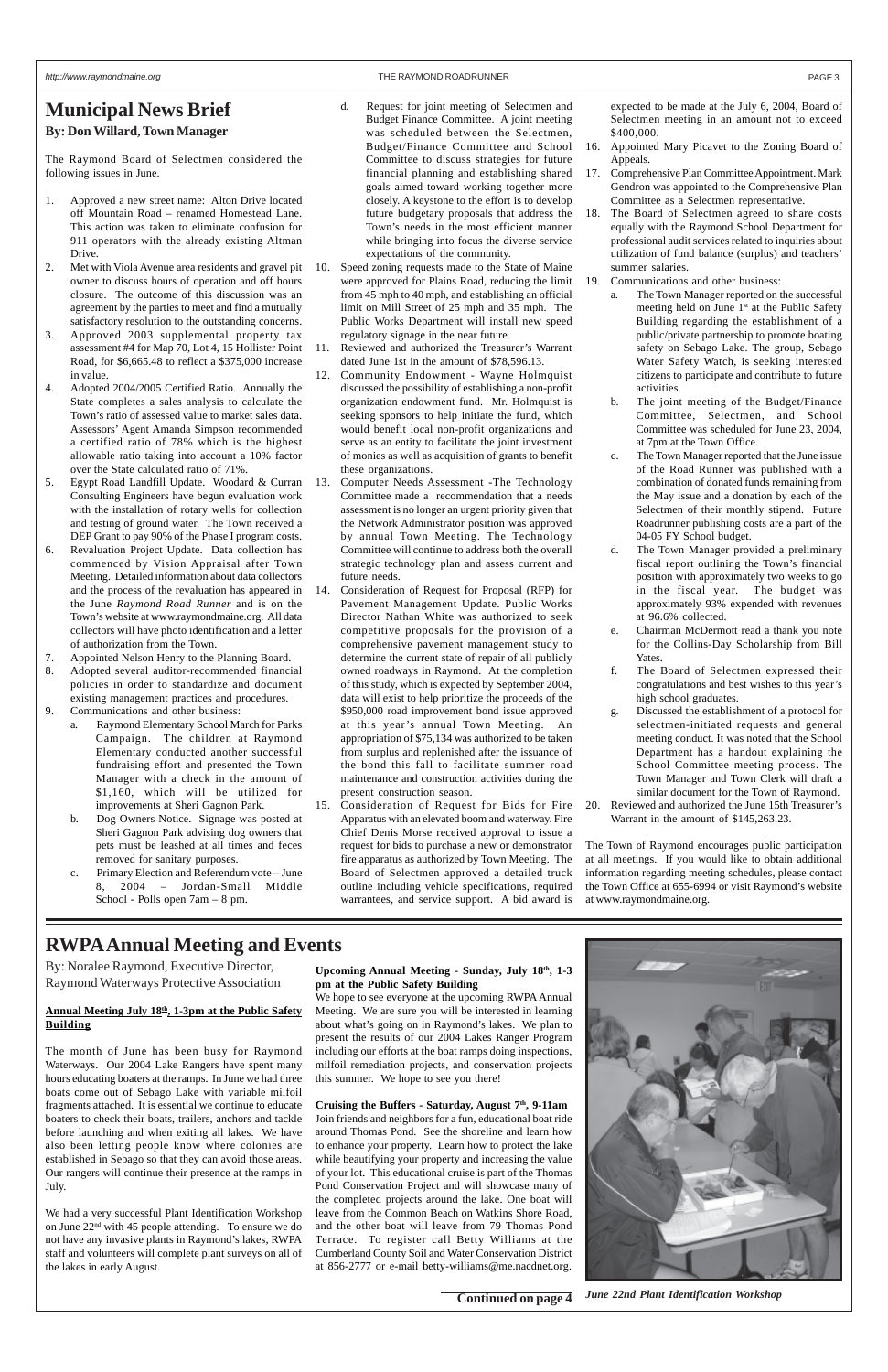### **Additional Volunteers Needed For The Beautification Of Raymond**

Recently the Board of Selectmen authorized the creation of the Beautification Committee to assist the Town in planning and implementing the maintenance work required for the landscaping adjacent to Route 302, which was installed as a part of last year's long awaited traffic management and aesthetic improvement project. The idea for forming the Committee came in response to an offer of assistance from Michael McClellan, Executive Director of the Greater Bridgton Lake Region Chamber of Commerce. After initial discussions took place regarding ways the Chamber could assist Raymond, the concept of forming a public-private partnership to beautify our town was born.

One of the unique aspects of the Beautification Committee's work is the advisory coordination of maintenance efforts by the Public Works Department, contract landscaper, committee volunteers, and area business owners. By working together to clean, weed, mulch, and mow all of the landscaped areas along Route 302, the resulting effect is a streetscape we can all look to with pride. It really helps to have "plant people" out there almost everyday keeping a watchful eye on things. Although this year's cleanup took much more time and

effort than anticipated, we certainly learned a lot about what is required to keep up the improvements. This realization clearly illustrated that a community partnership would produce the best long term care plan. Next year all involved will be much better prepared to get the corridor in good condition prior to the onset of the summer season.

Each year a major cleanup will be necessary, with weeding and mowing on a periodic basis to keep all the plantings looking good throughout the growing season. We are very pleased with the strong support received already from the Town's business community, many of whom have assumed keeping the areas adjacent to their properties looking great. The Town will ensure that all grassed areas in the project footprint not under private care will be mowed. Given the limited Town resources and seemingly unlimited demands for them, volunteer and business help can really make a critical difference.

Maintaining grass along busy Route 302 is a real challenge because of the damage caused each winter from the application of road salt and sand. Some plantings failed to survive their first winter, which unfortunately was a particularly harsh one. Dead plants and trees have now been replaced under warranty by the contractor. Through consultation with the Beautification Committee and other plant experts, less tolerant species will be replaced over time with plants that are better able to survive despite the environmental stresses. Burned out and damaged grass will be replaced as practicable during the proper time of the year.

If those two criteria are met, the Finance Authority of Maine (FAME) will contribute \$200 toward opening a NextGen College Savings Account. The grantor must contribute \$50 in order to obtain this matching grant.

One of the keys to the success of our joint efforts is an active and committed group of volunteers interested in helping to make the partnership successful. Although the Beautification Committee members have already contributed over 167 hours of work, additional help with weeding is both needed and welcome. Whether you are a bona fide "green thumb" or just enjoy dabbling in the dirt, we want to talk to you! Any offer of assistance will be gladly accepted. If you are interested in learning more about the activities of the Beautification Committee or how you can help promote a more beautiful Raymond by volunteering to help, please contact Beautification Committee Member Donna Johnson at 655-7094 or Don Willard, Town Manager, at the Town Office 655-6994, extension 31. Together we can make a difference.

\$100 is the limit that FAME will contribute in succeeding years. But remember, it's pretty much free money. Why wouldn't you want to take advantage of free money? Between the \$200 first year grant and the successive year annual grants of \$100, a newly born child could receive \$2,000 in scholarships –absolutely free—by the time he/ she graduates from high school. Add some interest and compounding to that, along with the \$400 annual contributions from the grantor, and a good little trust fund will be waiting when your child is ready for college. And, best of all, all of the account's appreciation accumulates *tax free*...as long as the funds are used for qualified, post secondary educational expenses such as tuition, books, room & board and other approved items.

## **Greater Bridgton Lakes Region Chamber Of Commerce "Chamber Chatter"**

#### **By: Mike McClellan**

Please contact us if you have any questions or are interested in volunteering. You can reach us at 207-671- 3329 or e-mail lakes@raymondmaine.org. We hope to see you at our Annual Meeting August 7<sup>th</sup>.

The mission of the GBLRCC is to advance the commercial, recreational, industrial, civic and economic interests of its membership in the communities of Bridgton, Brownfield, Casco, Denmark, Fryeburg, Harrison, Lovell, Naples, Raymond, Sebago, Stow, Sweden, and Waterford. We attempt to accomplish this by being strong and collaborative communicators. The Chamber remains in constant contact with our town governments, primarily through the town managers. We ask how our efforts can best support the needs of each specific town. We also do the same with our business members. Businesses who choose to engage with GBLRCC on a regular basis have access to current key information of the events within the region. The Chamber also regularly communicates the growth, success and needs of members who chose to interact. Our e-mail and newsletter communications occur often and reach over 400 businesses, town leaders, political leaders and most of Southern Maine's newspapers. The Chamber also both creates events to bring people to the region and supports the already existing events. We are eager to become a clearinghouse for regional information and want to hear from members and non-members as to their upcoming events. It is an exciting time as our chamber continues to grow. For more information about GBLRCC, call 647- 3472 or e-mail info@mainelakeschamber.com.

Independence Day !

We can't figure out how the driver drove home!

### **College Savings Scholarship By: Bradley C. McCurtain**

Did you know that there is a small, but meaningful, college scholarship for which many of Raymond's students can easily qualify? It's the NextGen Matching Grant program.

#### **Here are the criteria:**

- 1. Family household income must be \$50,000 or less, and
- 2. The Grantor (typically a parent or grandparent) must be a Maine resident.

#### **Here's how it works:**

That's it.

In subsequent years, both the "match" ratio and contribution amount decline, but FAME still contributes. After the initial year, if the grantor contributes \$400 or more, FAME will contribute \$100. Keep in mind that this \$100 annual contribution continues for as many years as the grantor keeps contributing \$400.

Think you can't do it? \$400 a year is less than \$8 per week. And of course you can contribute more, if you are able. So can your child, grandparents or anyone else.

Even if your child or grandchild is already in college, if you qualify, why not apply? Your child could still qualify for \$200 immediately and \$100 in each remaining year of college.

To establish a scholarship program for your children, you can contact any participating financial institution, which includes many of Maine's securities brokerage firms.

*Bradley C. McCurtain is a Raymond resident and president of Maine Securities Corporation, a securities brokerage firm headquartered in Portland.*

### **RWPA Annual Meeting and Events**

#### **Volunteers Needed**

We are still looking for volunteers to assist with boat inspections. With two rangers and five launch points, we are not able to cover all the ramps at peak hours without the help of volunteers. Spend a morning or afternoon lakeside for a good cause. Contact us today!

#### **Support**

Thank you to everyone who has already sent in donations this year. We have raised \$9,000 this season. If you have not yet contributed this season, we hope to hear from you soon! Funding helps pay for the Milfoil Ranger Program and other lake protection projects. Donations can be sent to "RWPA, PO Box 1243, Raymond, Maine, 04071."

### **Maine Department of Labor Safeteen Kit A Valuable Resource As Summer Job Season Begins**

Representative Joseph Bruno of Raymond is encouraging area employers, teenagers seeking summer jobs and parents to review the Maine Department of Labor's Safeteen Kit. More and more employers are turning to teens to help with the busy summer season. The Safeteen Kit summarizes Maine's child labor laws and outlines the rights and responsibilities of teens and employers.

Teenagers, parents and employers are reminded that all persons under 16 are required to have a work permit before they start a job, whether or not they attend school; and they must also have a job offer before applying for a work permit.

"Teens can have two work permits (for two different jobs) in summer, but only one permit during the school year,' said Representative Bruno. "Child labor laws also limit the number of hours teens may work. Hours are restricted for all workers under 18, but only those under 16 years of age need work permits."

For a free copy of a Safeteen kit for employers of teens, or for more information on work hours and work permits for teens, call the Maine Department of Labor at 624- 6400 or visit the SafetyWorks! website at www.safetyworksmaine.com.

#### **LOST AND FOUND AT THE TOWN OFFICE**

1 pair of very nice men's glove/mittens made of natural wool with black polar fleece lining. Left while purchasing a fishing license on New Year's eve.

1 set of car keys. GM product with ignition, door key, and automatic door opener attached.

#### **Continued from page 3**

Happy

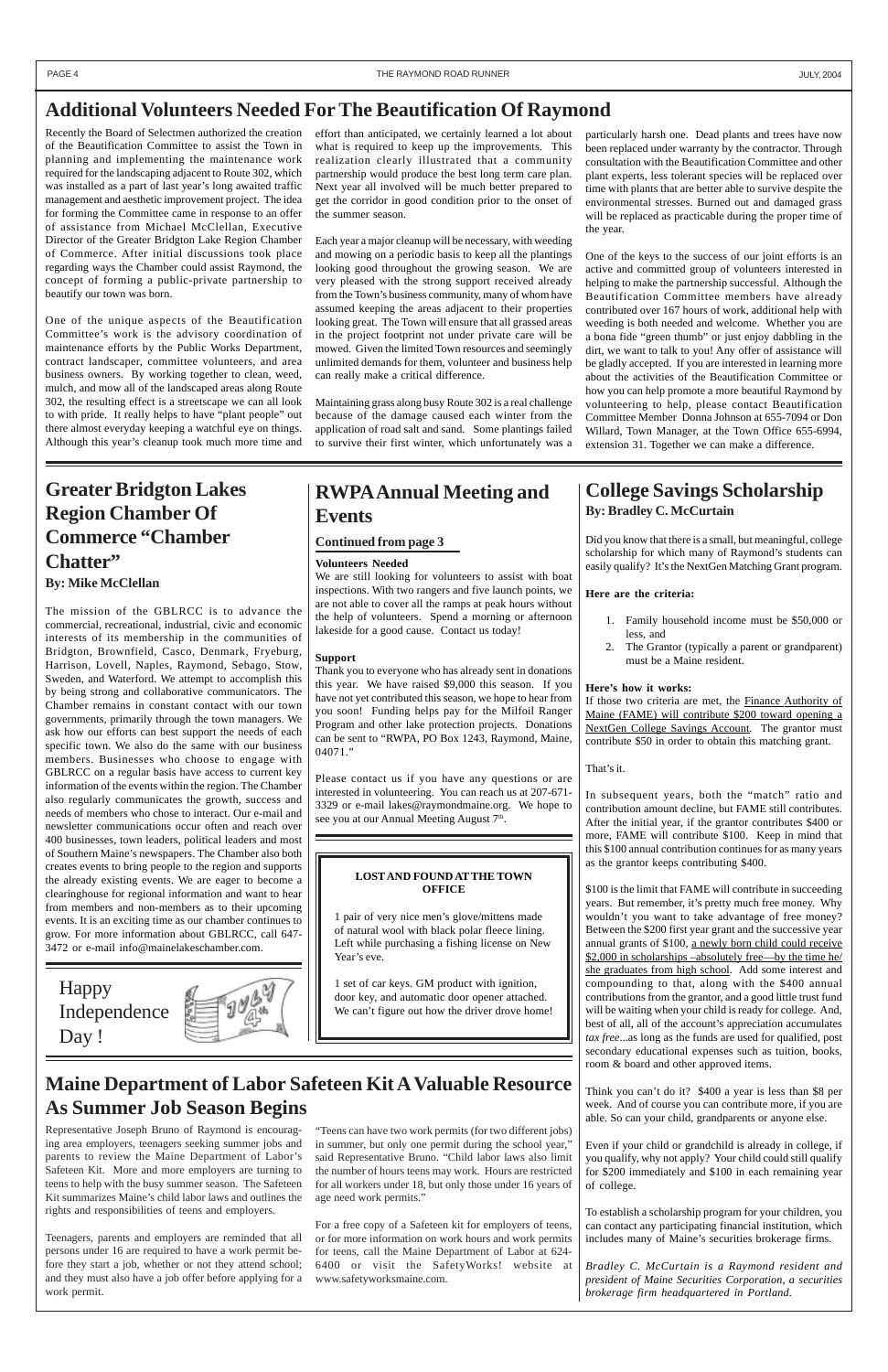### **Panther Pond Association Update**

**By: Ben Severn, Vice President, Panther Pond Association**

Annual Meeting August 7, 2004, at 1-3pm at the Public Safety Building

The past year has been a busy one for the Panther Pond Association (PPA), an organization formed in 2002 by landowners concerned with protecting the long-term viability of Panther Pond and a desire to bring together residents, road and neighborhood associations to provide a local organized effort in solving Panther Pond watershed issues.

#### **Watershed Survey Completed**

PPA's first major effort, the Panther Pond Watershed Survey, has been completed. In May, the results of the Survey were sent to current PPA members and to those landowners whose properties were identified as having runoff sites that are currently affecting or have the potential to affect the water quality of the lake. Some 84 sites in the Panther Pond Watershed were identified. A copy of the Survey can be found at the PPA website under Committees at www.raymondmaine.org.

#### **319 Grant Assistance Applied For**

In May, with the assistance of Noralee Raymond, the Executive Director of the Raymond Waterways Protective Association (RWPA), PPA applied for a 319 conservation grant to the Maine Department of Environmental Protection. The grant funds will help offset the cost of fixing the more expensive erosion sites identified in the Survey. If received, the grant funds will be available for next year. In the meantime, with assistance from RWPA, we are currently in the process of putting together a modest, low-cost remediation effort with 4 landowners

who have been identified as having erosion sites with low cost solutions.

Upcoming Annual Meeting August 7, 2004, at 1-3 pm at the Public Safety Building:

We invite all landowners and residents within the Panther Pond watershed, whether or not current members of PPA, to attend our upcoming meeting. We have a great deal to discuss including:

- the election of new officers for a 2 year term,
- review of the recent and ongoing efforts of the other environmental groups working on behalf of the lakes and ponds in the Sebago Lake region,
- Hands on discussion and demonstration of low-cost materials such as open top culverts, eco mulch, and water bars or rubber blades that can divert and slowdown water runoff, and
- Benthic barriers and how they help control milfoil.

 Noralee Raymond from RWPA will lead the discussion on agenda items 3 and 4.

#### **Join Us**

Annual individual dues for Panther Pond Association are \$20. These funds will be used to produce and distribute the survey reports and provide the necessary local matching funds for the anticipated conservation project grant we have applied for.

Write to PPA at PO Box 68, Raymond, ME, 04071 or email pantherpondassoc@aol.com for more information.

*We look forward to seeing you at the Annual Meeting on August 7th.*

### **Raymond Citizens And Public Officials Work Together To Address Safety And Noise Issues On Sebago Lake By: Kim Paterson Manoush**

The Sebago Water Safety Watch held its first public meeting at the Raymond Public Safety Building on June 1, and the organizers were very pleased with both the attendance and the outcomes.

Nearly 40 people attended including citizens on or near Sebago Lake, as well as many key people from the public sector: the Warden Service (IFW), the Cumberland County Sheriff's Dept., the Town of Raymond, the Town of Frye Island, and the Greater Portland Council of Governments. The fact that these dedicated people spent their personal time to help us address our concerns in a cooperative forum was one of the best things about the meeting.

John Manoush, one of the organizers, started the meeting by describing the history of the group's efforts to date. He stressed the fact that addressing issues of water safety and noise on Sebago Lake will take sustained effort and cooperation, and that there is no quick fix. "Our experience to date with IFW has shown us that the wardens work very hard and serve many needs, but that their small number relative to the area they must cover makes strict enforcement difficult."

Attendees spent part of the meeting in small groups to allow everyone a chance to express his or her ideas and concerns, discuss current regulations and explore opportunities. Safe boat operation, speed and excessive noise were among the primary issues. The small groups also reviewed and critiqued a tentative mission statement and discussed short and long-term goals for the group.

The Raymond Public Safety patrol boat was available for inspection. Manoush described the cooperative efforts of officials from the towns of Raymond and Frye Island and the contributions of Sabre Yacht and Sebago Sign in readying the boat. According to Denis Morse, Raymond's Fire Chief, "We expect to have a presence on Sebago Lake

#### **RAYMOND FIRE/RESCUE CALLS FOR MAY/JUNE 2004**

| <b>DATE</b> | <b>TIME</b> | <b>LOCATION</b>         | <b>TYPE OF CALL</b>        | inspection. Manoush described the cooperative efforts<br>of officials from the towns of Raymond and Frye Island |
|-------------|-------------|-------------------------|----------------------------|-----------------------------------------------------------------------------------------------------------------|
| 5/29/2004   | 1705        | <b>CLEARWATER DR</b>    | <b>SMOKE INVESTIGATION</b> | and the contributions of Sabre Yacht and Sebago Sign in                                                         |
| 5/30/2004   | 1333        | <b>SPRING VALLEY RD</b> | <b>STOVE FIRE</b>          | readying the boat. According to Denis Morse, Raymond's                                                          |
| 5/30/2004   | 1928        | <b>LEVY LANE</b>        | SMOKE ALARM SOUNDING       | Fire Chief, "We expect to have a presence on Sebago Lake                                                        |
| 5/30/2004   | 2201        | <b>WHARF RD</b>         | SUBJ. UNCONSCIOUS          | this summer."                                                                                                   |
| 6/1/2004    | 1901        | PLUMMER DR.             | ELECTRICAL PROBLEM         |                                                                                                                 |
| 6/3/2004    | 911         | <b>HASKELLAVE</b>       | <b>CARDIAC</b>             | Subjects discussed with the Warden Service and other                                                            |
| 6/3/2004    | 937         | <b>COUNTY RD</b>        | <b>BACK INJURY</b>         | authorities included creating a data collection process,                                                        |
| 6/3/2004    | 1408        | ROOSEVELT TRL           | UNPERMITTED FIRE           | pursuing potential grant funding, establishing a Harbor                                                         |
| 6/3/2004    | 1545        | <b>ROOSEVELTTRL</b>     | FIRE ALARM SOUNDING        | Master program, exploring possibilities for a regional                                                          |
| 6/3/2004    | 1606        | NO.RAYMOND RD           | MOTOR VEHICLE ACCIDENT     | Water Safety effort, and meeting with legislators in Au-                                                        |
| 6/3/2004    | 1921        | <b>MEADOW RD</b>        | MOTOR VEHICLE ACCIDENT     | gusta to identify opportunities to strengthen water safety<br>regulations.                                      |
| 6/4/2004    | 2005        | NO.RAYMOND RD           | PUBLIC ASSIST              |                                                                                                                 |
| 6/5/2004    | 1118        | M/A GRAY                | MEDICALALARM SOUNDING      | Our group considers it a major accomplishment to have                                                           |
| 6/6/2004    | 1957        | TWO ACRE ISL. RD        | <b>STRUCTURE FIRE</b>      | the involvement of so many knowledgeable and influen-                                                           |
| 6/6/2004    | 2119        | M/A CASCO               | <b>WATER RESCUE</b>        | tial people who can help guide us through the often-con-                                                        |
| 6/8/2004    | 537         | <b>SHAW RD</b>          | <b>MEDICAL EMERGENCY</b>   | fusing maze of regulatory procedures and jurisdictions.                                                         |
| 6/8/2004    | 1300        | <b>WEBBS MILLS RD</b>   | <b>SMOKE IN BUILDING</b>   |                                                                                                                 |
| 6/8/2004    | 1554        | <b>ROOSEVELTTRL</b>     | <b>HEAD INJURY</b>         | A meeting will be scheduled for those who volunteered                                                           |
| 6/9/2004    | 124         | M/A WINDHAM             | <b>STATION COVERAGE</b>    | to be leaders and organizers for the Sebago Water Safety                                                        |
| 6/9/2004    | 1027        | <b>ROOSEVELTTRL</b>     | MOTOR VEHICLE ACCIDENT     | Watch. Next steps will include prioritizing goals and                                                           |
| 6/9/2004    | 1749        | M/A CASCO               | PROPANE LEAK               | forming action subgroups.                                                                                       |
| 6/9/2004    | 1817        | <b>ROOSEVELTTRL</b>     | <b>SMOKE INVESTIGATION</b> |                                                                                                                 |
| 6/10/2004   | 243         | M/A GRAY                | POSS.CARDIAC               | If you are interested in contributing to these efforts or                                                       |
| 6/10/2004   | 1112        | <b>WEBBS MILLS RD</b>   | <b>CARDIAC</b>             | would simply like to be added to the group's mailing list,                                                      |
| 6/12/2004   | 1433        | <b>MAPLE AVE</b>        | UNPERMITTED FIRE           | contact John Manoush at jmanoush@pivot.net or 655-                                                              |
| 6/12/2004   | 2318        | M/A GRAY                | <b>CARDIAC</b>             | 7660.                                                                                                           |
| 6/13/2004   | 1349        | <b>WEBBS MILLS RD</b>   | MOTOR VEHICLE ACCIDENT     |                                                                                                                 |
| 6/13/2004   | 1558        | <b>ROOSEVELTTRL</b>     | MOTOR VEHICLE ACCIDENT     | <b>Facts about Maine</b>                                                                                        |
| 6/15/2004   | 935         | <b>RIPLEY RD</b>        | SMOKE ALARM SOUNDING       | <b>Population of Maine in 2000: 1,274,923</b>                                                                   |
| 6/16/2004   | 821         | <b>MEADOW RD</b>        | MEDICAL EMERGENCY          | <b>Counties: 16</b>                                                                                             |
| 6/16/2004   | 1751        | <b>WEBBS MILLS RD</b>   | FIRE ALARM SOUNDING        | Land Area: 33,215 square miles                                                                                  |
| 6/17/2004   | 1113        | <b>ROOSEVELTTRL</b>     | <b>NOSE BLEED</b>          | Length of Coastline: 3,500 miles                                                                                |
| 6/17/2004   | 2223        | <b>MAIN ST</b>          | <b>UNPERMITTED FIRE</b>    | Lakes and Ponds: 6,000                                                                                          |
| 6/18/2004   | 1411        | <b>MAIN ST</b>          | <b>CARDIAC</b>             | <b>Forest: 17 million acres</b>                                                                                 |
| 6/19/2004   | 1713        | <b>ROOSEVELTTRL</b>     | WIRES DOWN                 | Persons per Square Mile: 41.3                                                                                   |
| 6/19/2004   | 1940        | M/A GRAY                | <b>STATION COVERAGE</b>    |                                                                                                                 |
| 6/20/2004   | 30          | M/A FRYE ISLAND         | WIRES DOWN                 | <b>Largest City: Portland</b>                                                                                   |
| 6/20/2004   | 1221        | <b>ROOSEVELTTRL</b>     | <b>BARK MULCH FIRE</b>     | <b>State Capitol: Augusta</b>                                                                                   |
| 6/21/2004   | 641         | M/A CASCO               | <b>DIFF. BREATHING</b>     | <b>Statehood: Became the 23rd State on</b>                                                                      |
| 6/21/2004   | 1119        | <b>HASKELLAVE</b>       | <b>UNPERMITTED FIRE</b>    | March 15, 1820                                                                                                  |
| 6/24/2004   | 425         | <b>LEVY LANE</b>        | MEDICALALARM SOUNDING      | (Source: www.maine.gov)                                                                                         |
| 6/24/2004   | 1312        | <b>ROOSEVELTTRL</b>     | MOTOR VEHICLE ACCIDENT     |                                                                                                                 |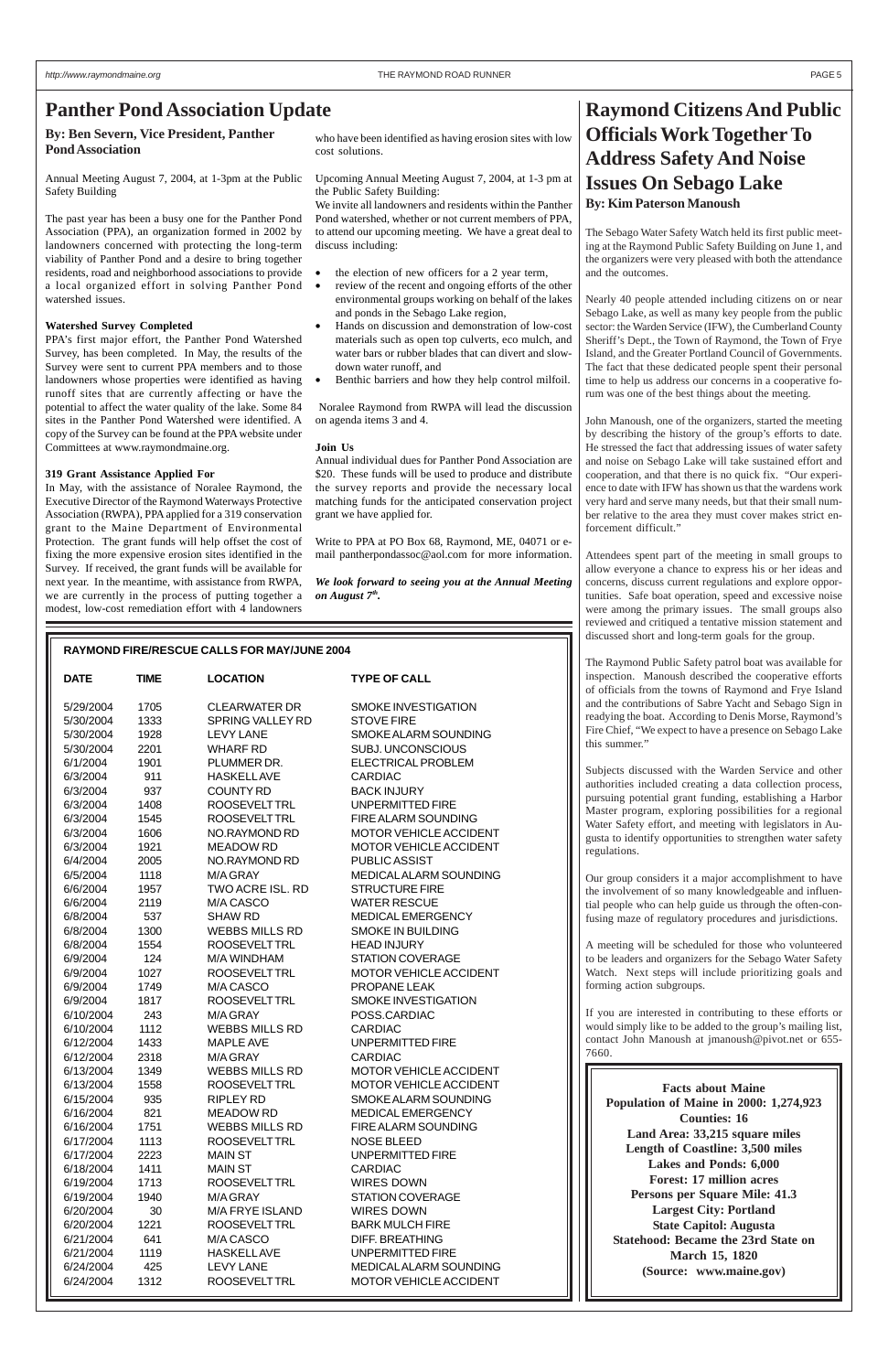### **Endicott College Announces Graduates**

Beverly, MA - The sixty-fourth commencement exercises of Endicott College were held on Saturday, May 15th, with Anna Kasabian as the distinguished commencement speaker and recipient of an Honorary Doctor of Humane Letters.

Over 500 degrees were conferred to students at the Master, Bachelor or Associate degree levels.

Erica Margaret Sanchez, the daughter of Mr. & Ms. David Brook of Raymond, majored in Athletic Training and received a Bachelor of Science degree.

Located in Beverly, Massachusetts, on two hundred acres of oceanfront property, Endicott College offers Master, Bachelor and Associate degree programs in the professional and liberal arts. Endicott provides an education built upon a combination of theory and practice, which is tested

through internships and work experience. There are over 2,500 students enrolled at the College.

### **ACES A Big Success At Raymond Elementary School**

Students and staff at the Raymond Elementary School were happy to have sunny skies on the morning of May 12. At 10am on that Wednesday the entire school body, including students and staff members, met around the flagpole to participate in ACES (All Children Exercising Simultaneously). ACES is an international effort to improve health and fitness for children around the world. Ms. Lepper and Mr. Dionne led the school in a series of exercises to demonstrate the importance of physical fitness both in and out of school each day. A Certificate of Participation was presented to RES from the State of Maine Governor's Council on Physical Fitness, Sports, Health and Wellness.

*Reflections State Winners - Front: Emily Gagne, Jack Brockelbank. Back: Alissa Drew, Grace Pomeroy, Bailey Beers, Kevin Sutton*

### **Reflections Winners At Raymond Elementary School**

The Raymond PTA proudly announces the Raymond Elementary School achievements for the State Reflections Program. Emily Gagne, grade 1, was recognized as 1<sup>st</sup> runner up in Literature. Alissa Drew, grade 2, received recognition as  $1<sup>st</sup>$  runner up in Music. Jonathan Brockelbank was the 2nd runner up in Photography. Kevin Sutton, grade 4, received an Honorable Mention in Visual Arts . Bailey Beers, kindergarten, also participated at the State level.

The Theme for next year's PTA Reflections Program is "A Different Kind of Hero." Look for information about the program and workshops next fall.



#### PAGE 6 THE RAYMOND ROAD RUNNER THE RAYMOND ROAD RUNNER THE SAME RAYMOND ROAD RUNNER THE SAME RAYMOND ROAD RUNNER

### **New Student Registrations At Raymond Elementary School**

The Raymond Elementary School office will be open each Wednesday this summer from 9am – 3pm for new student registrations in Kindergarten – Grade 4. Proof of Raymond residency is required to register a new student. Kindergarten registrations also require a birth certificate, updated immunizations, and a school physical. For more information, please call the main office at 655-8672 and leave a message for Norma Richard, principal, or Wendy Thoren, school secretary.

### **Raymond Elementary School Honor Roll - Third Trimester**

Principal Norma Richard would like to congratulate the following Raymond Elementary School students for achieving Honor Roll status during the 3rd trimester of the 2003 – 2004 school year.

### **Volunteer Efforts Celebrated**

The Raymond Elementary School faculty celebrated the efforts of parent, student and community volunteers at the annual Volunteer Breakfast on Friday, June 4. Volunteers donate well over a thousand hours each year to our elementary program, assisting students and teachers in a wide variety of ways. Their many contributions are much appreciated. Leigh Walker, parent and PTA president, was honored at Friday Opening as the RES Volunteer of the Year. Lisa Schadler, Gail Cole, and Craig Bowie were also given special gifts for their outstanding contributions this year. Principal Norma Richard would like to extend an invitation to parents, friends, and community members to share their talents and skills by volunteering next year at the Raymond Elementary School. She would also like to thank teachers and staff for sharing their tastiest breakfast treats at the



Volunteer Breakfast. *Presidential Fitness Awards (left to right): Ella Ashton, Ashley Cormier, Rebecca Grondin, Josh Waldron, Fin Badgewick, Spencer Smith, Connor Flynn, Ms. Betsy Lepper, Kris Darien, Molly Miller and Paige Richards*

### **Raymond Elementary School Fitness Awards**

Ms. Betsy Lepper, physical education teacher at the Raymond Elementary School, had her 3<sup>rd</sup> and 4<sup>th</sup> grade gym classes participate in the Presidential Fitness test. Rebecca Grondin, grade 3, was the only student who achieved the highest fitness level, the Presidential Award. Ten students, Ella Ashton, Ian McGhie, Ashley Cormier,

Connor Flynn, Molly Miller, Fin Badgewick, Spencer Smith, Kris Darien, Josh Waldron and Paige Richards, achieved a National Award for Fitness. Ms. Lepper would like to congratulate these students and challenge next year's Presidential Fitness Test participants to reach these goals.

#### **GRADE 4 HIGH HONORS** Clare Valente Gaia Cloutier Georgia Noonan Allison Rand Patrick LaChance Tyler Nadeau

#### **GRADE 4 HONORS**

Lucy Algeo Sam Brockelbank Abbey Gillis Hallie Mitchell Clay Bolduc Jacob Desjardins Casey Hutchinson Kevin Sutton

Sasha VanBaars Erik Woodbrey Rob Cave Marissa Cerino Ryan Hoffman Lindsey Hughes Rob Lentine Aaron Boyington Timothy Morris Jenna Richardson Cory Schweitzer Sarah Small Natalie Sukhi Riley Williamson Nicholas MacDonald Zuri Murphy Bailey Odum Ryan Szantyr Natalie VanBaars

#### **GRADE 3 HIGH HONORS** Rebecca Grondin Dalton Lorenz Felicia Allen Marilee Jackson

Adria Hughes Lillie Reder

#### **GRADE 3 HONORS**

Cassidy Gaudet Aaron Guiseley Jack Haskell Emma Laprise Paige Richards Connor Flynn Ian McGhie William McIntyre

Molly Miller Marybeth Noonan Louise Wilkas Kris Darien Tyler Davison Phoebe Hurd Justin MacKenzie Kevin McLane Cameron Patch Marie Piche Grace Pomeroy Landen Rankin Spencer Smith Brock Stevenson Whitney Walton Riley McCourt Cameron Hewins Emma Bartholomew Sandra Carter Samantha Feltovic Christina Pollard Ryan Schweitzer Corey Stevenson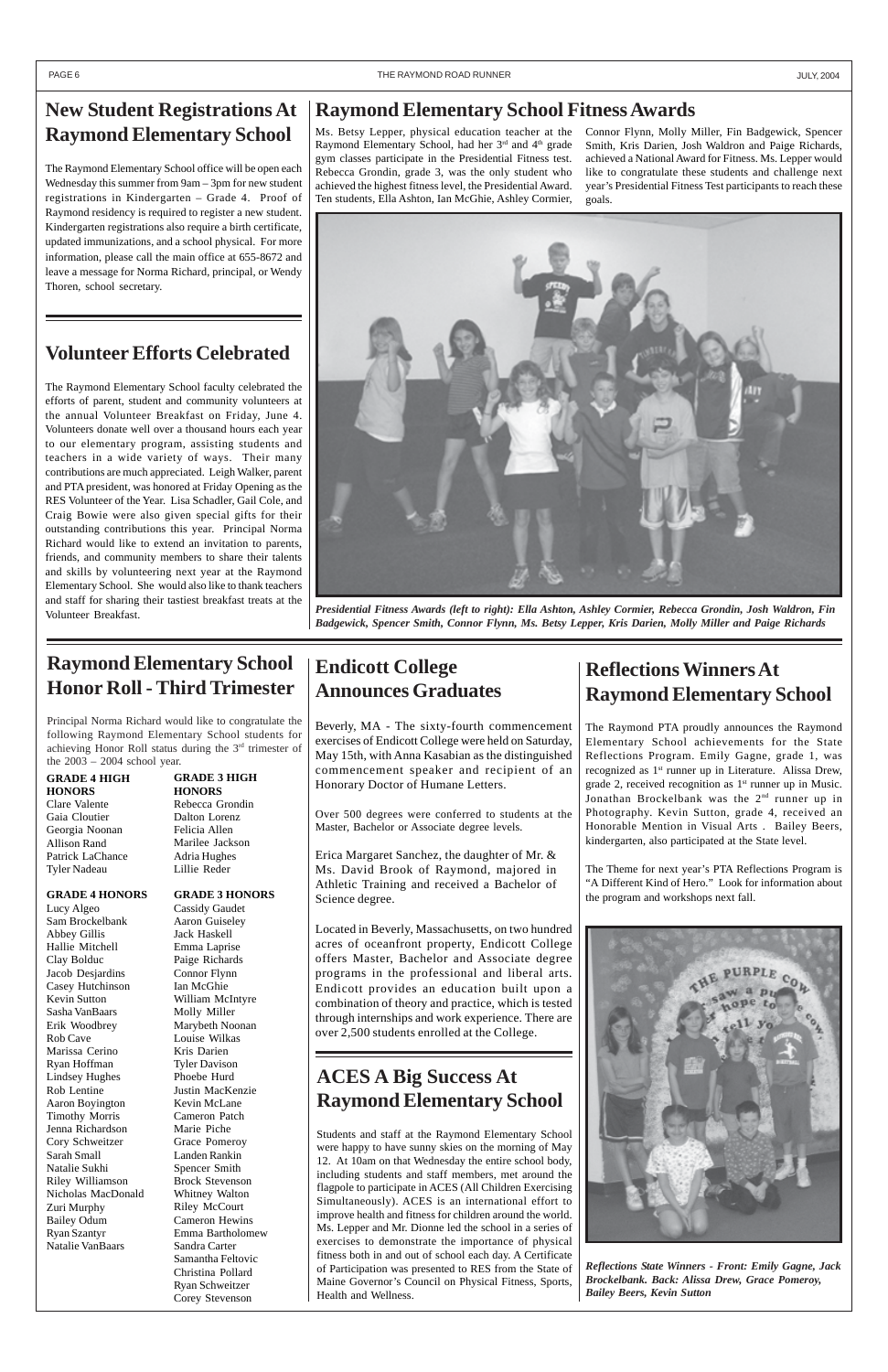### CONGRATULATIONS from the Raymond School Department to the Graduating Seniors.

## We are proud of your accomplishments!

Jody Bagley Heather Calderwood Alyssa Clark Samantha Gagnon Matthew Waisanen Christopher Witt Amber Blanchard Sarah Cayer Edward Greeley William Koscielny Joshua Kuusela Charles Leavitt Jolie Frye Kelly Ann Stanley

Katrina Hein Terezia Hruba Alisha Makepeace Meghan Newquist Frank Palmer Amanda Parechanian Matthew Petersen Clinton Randall Zachary Fey Shawn Gagne William Yates Bryan Blomberg Jennifer Gleason Alyssa Jordan Samuel Lobel Amanda Scripture Ashley Stowe Christopher Tracy Austin Baker Tashina Blanchard Nick Comeau Mark Gagnon Robert Jacobs Zachary Kamppi Chelsey Conant Willfred Deane Nicole DeCesere Steven Emery Clark Sanford Brianna Small Keegan Smith Jean Thornton

Jonathan Rogers

*Don Willard receiving a check from Dennis Woodruff for this year's March for Parks program at RES.*

### **Jordan-Small Middle School Music Fest**

 On Saturday, June 5th, the Jordan-Small Middle School was the host to an elaborate Music Festival fundraising event for the Performing Arts program at the school. The event ran from 3 in the afternoon until 8 in the evening and was filled with music, singing, dancing, and overall quality entertainment.

The event raised nearly \$800 for the Performing Arts at JSMS, and the money raised from this event is primarily due to the outstanding support of the arts and the school in the Raymond community.

This event could not have happened without the tremendous support throughout the community. Key volunteers and facilitators for this event include Debra and Michael Martin, Vicki Gordan, Helene Gagnon, Leigh Walker, Randy Crockett, and Mr. Charlie Miller. A huge thanks also goes out to Doug Elder, Gary Wittner, and the band "Sweet Abyss," lead by Phil Hammett.

We would like to thank everyone who attended the event and would like everyone to know that it was a success for the community and for the school.

### **Raymond School District Employment Oppertunities**

### **March For Parks Generates \$1160 For Raymond Parks**

- Claims America's first chartered town York, chartered in 1641.
- Has 2,295 square miles of inland water area and over 2,000 coastal islands.
- Is one of America's largest blueberry growing states, raising 90% of the low-bush blueberries in North America.
- Has a mountain approximately one mile high -Mt. Katahdin (5,268 ft above sea level).
- Boasts 6,000 lakes and ponds and 5,100 rivers and streams.
- Makes a variety of products from toothpicks to destroyers.
- Has more than 25 ski areas, including nationally-known Sugarloaf USA which has a 9,000 ft. gondola line.
- Has 436,064 acres of state and national parks, including the 92-mile Allagash Wilderness Waterway in northern Maine.

Raymond Elementary School participated in the March for Parks annual fundraiser to help fund local park projects. The fundraiser, coordinator by Mr. Woodruff, was divided between the lower and upper grades. The kindergarten, first and second grades participated in Pennies For Parks. Children brought in baggies filled with pennies and other change. These were placed in large cans in the classroom. The third and fourth grades participated in Pledges for Parks. For each dollar brought in they were given a pledge form that they could dedicate to themselves or to a loved one.

An ice cream party, provided by the Raymond PTA, was awarded to the classes that raised the most money. The winners were Mrs. Parisi's class with \$212.74 for

Pennies for Parks and Mrs. Malnati's class with \$38.30 for Pledges for Parks. Mrs. Mirone's first grade students brought in 13,158 pennies! This year's total of \$1160 was more than last year's donation and included over 53,000 pennies.

A presentation was made to Raymond Town Manager Don Willard at the May 21, 2004, RES school opening. Mr. Willard shared that last year's donations were used to purchase a beach wheel chair for Tassel Top Park, and that this year's funds will be used to upgrade the playground at Sheri Gagnon Park. Mr. Willard thanked the students for their community service and generous support of March for Parks.



Special Education Ed. Tech II's and III's are needed for resume and three letters of reference to: Sandra classroom and resource room support for the 2004-2005 school year. Please call for, or download, a non-teaching application (raymondmaine.org), and send with your

Caldwell, Superintendent of Schools, 434 Webbs Mills Road, Raymond ME 04071. Applications close July 8, 2004. Raymond is an Equal Opportunity Employer.

#### Maine

- · Is about 320 miles long and 210 miles wide.
- Has over 21,000 miles of public highways, exceeding the total mileage of any other New England state.
- Is almost as big as all of the other five New England states put together.
- Has one county (Aroostook) so big  $(6, 453)$ square miles) that it actually covers an area greater than the combined size of Connecticut and Rhode Island.

(Source: www.maine.gov)